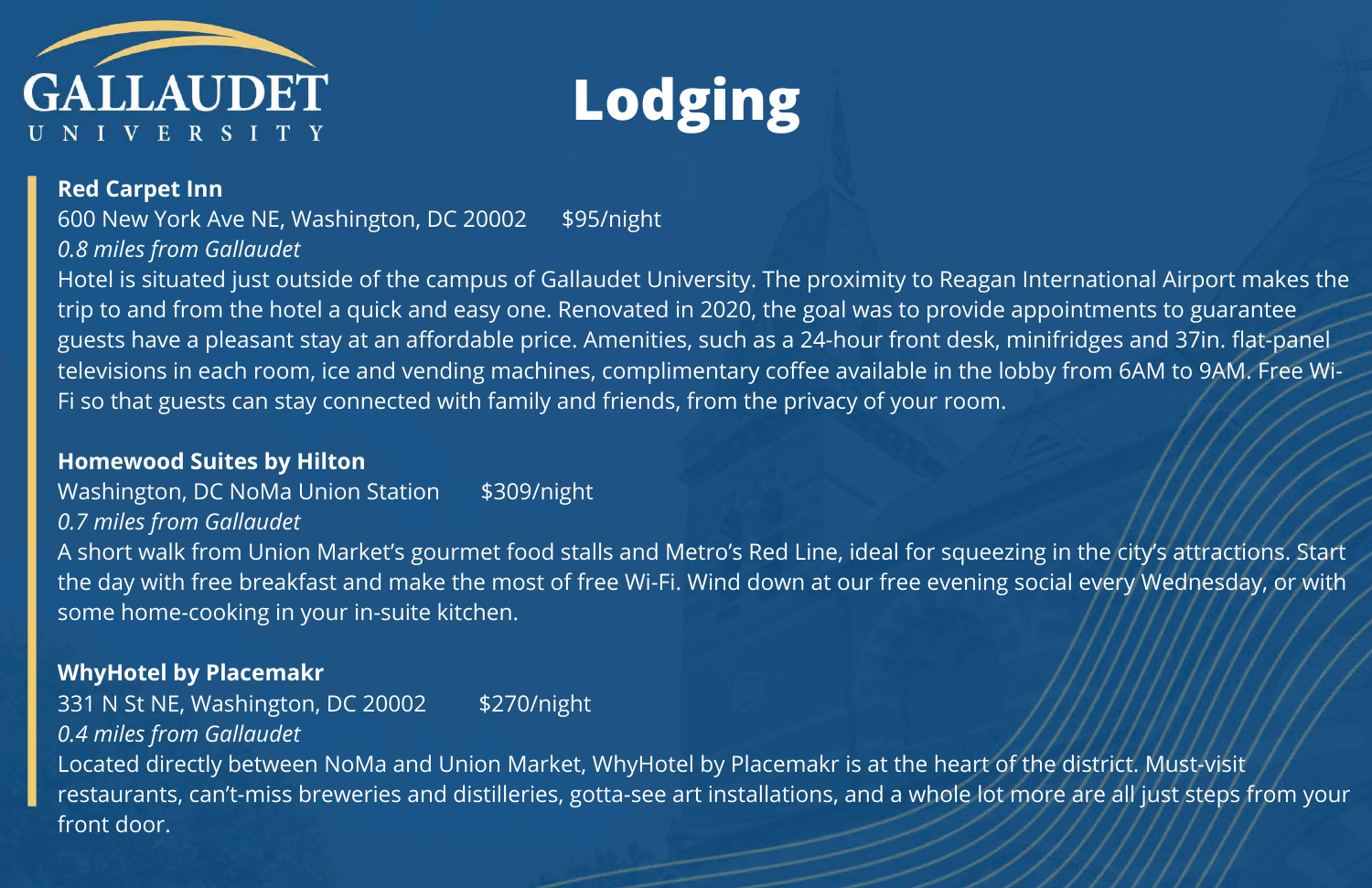



#### **Courtyard by Marriott Washington DC**

1325 2nd St NE, Washington, DC 20002 \$329/night 0.6 *miles from Gallaudet*

Hotel near Union Station offers quick metro access. Walk to Union Market to eat and drink or take the NoMa-Gallaudet U Metro station and visit the National Mall. When you return to our hotel a refreshing cocktail awaits at our lobby bar, along with delicious American cuisine at The Bistro. Maintain your momentum with corporate amenities that include free Wi-Fi, boardrooms, and a 24-hour business center.

#### **Hilton Garden Inn**

1225 First St NE, Washington, DC 20002 \$378/night

0*.7 miles from Gallaudet*

Off New York Avenue, a mile from Union Station, where you can start a Trolley Tour of the city, or an amphibious Duck Tour. The National Portrait Gallery is a mile and a half from our hotel, and Ronald Reagan Airport is six miles. Our restaurant, Lily & the Cactus, offers room service every evening. The Pavilion Pantry is open 24 hours for drinks and snacks.